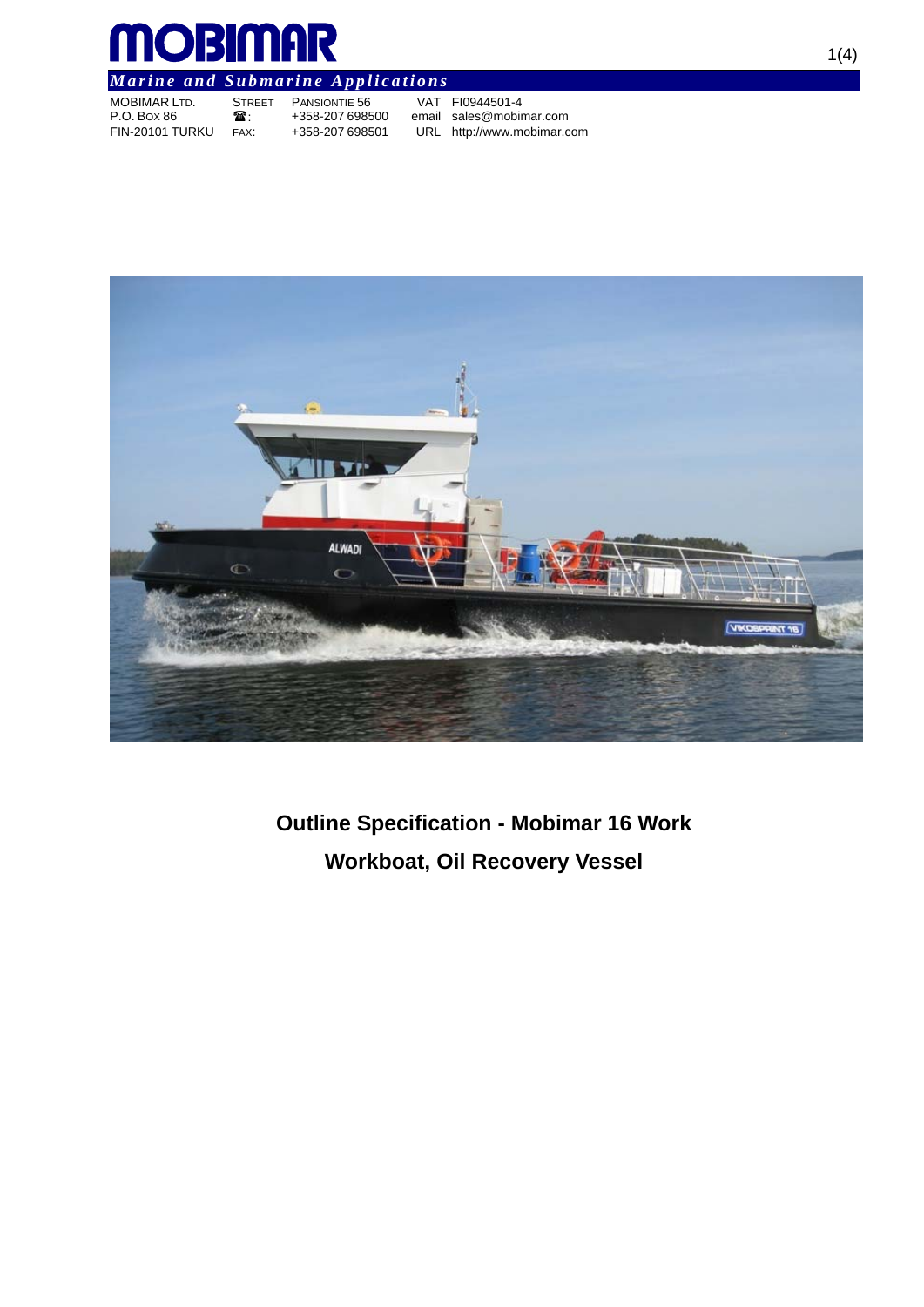

# **GENERAL DESCRIPTION**



**Mobimar 16 Work offers an exceptionally wide and stable working platform. The vessel hull form is a carefully optimised trimaran. Different load conditions have relatively little influence to speed. Fuel consumption is low allowing for smaller fuel tanks and better payload. Smaller operation costs.** 

#### *Navigation in ice*

The basic model of the vessel is not constructed for navigation in ice field. However, we have tested the trimaran hull in arctic research laboratory and know that when the hull is properly strengthened, the 16 m version can operate in 20cm solid ice. The shape has been patented for navigation in ice conditions. The navigation ability in Nordic waters will be offered as an option.



*Deckhouse* 

**Deckhouse arrangement D.1: Control pulpit and navigation table are located forward while pantry and sofa are in the aft part.** 

The bridge is designed for single person navigation. There can be a co-pilot sitting next to the helmsman. A small sofa with table is mounted behind the pilots as shown in the GA. A kitchenette is arranged on the bridge.

The deckhouse is in fore ship leaving flush and wide working deck of  $\sim$  60 m2. Mobimar 16 Work offers an exceptionally wide and stable working platform.

©Mobimar Ltd. This document is our property and it shall not be disclosed to a third party nor copied, partly or in full, without our consent in writing. FinnSweep is registered trademark of Mobimar Ltd.



**MOBIMAR OY** PO Box 86 **FIN-20101 TURKU** 

+358-206 698 500<br>+358-207 698 501 m. Fax: Internet www.mobimar.com email office@mobimar.com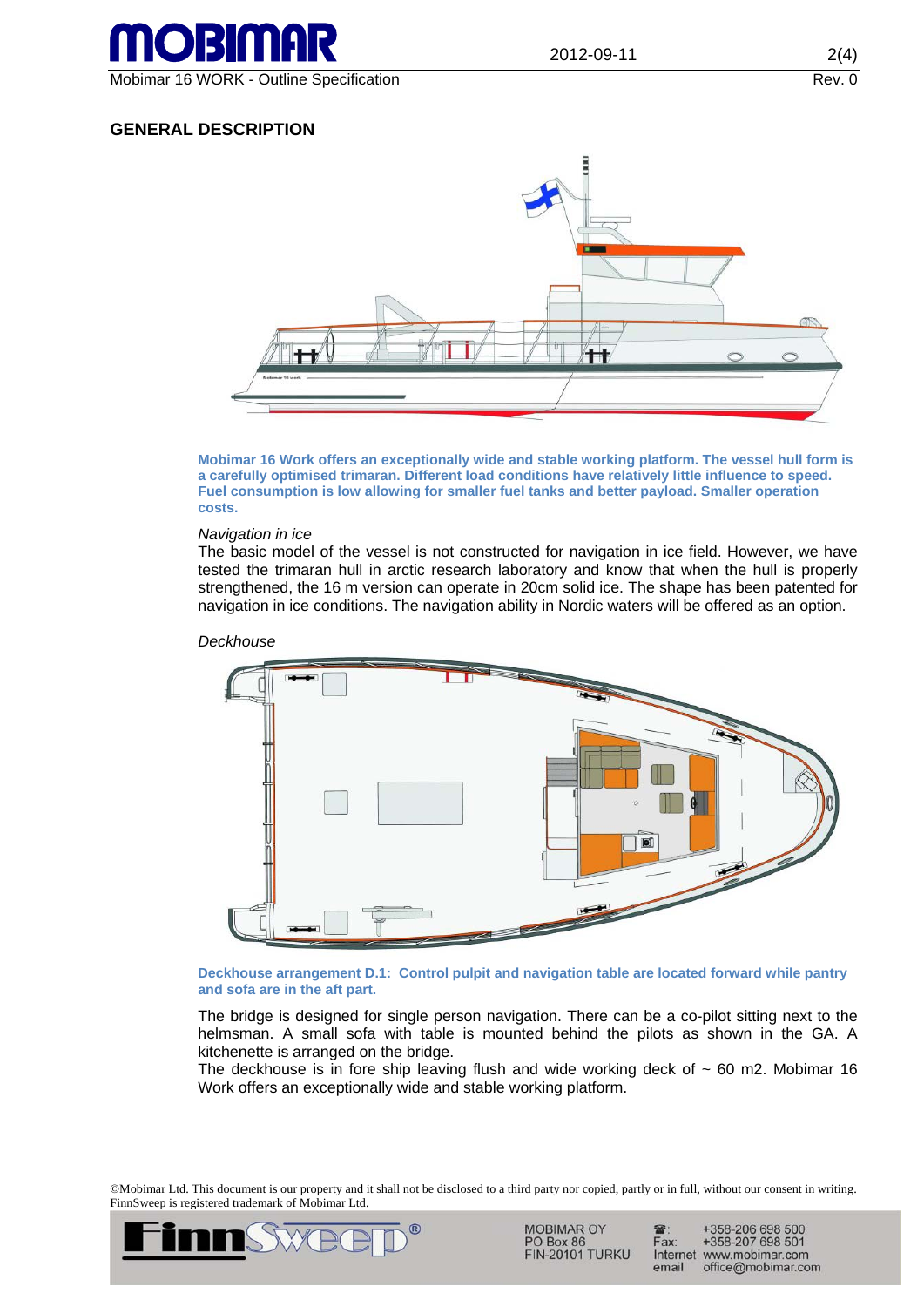

Mobimar 16 WORK - Outline Specification **Rev. 0** Nobimar 16 WORK - Outline Specification



**Deckhouse arrangement Main Deck: Water closet, Deck storage with small work area** 

The propulsion is marine diesel engine with conventional shafting and propeller arrangement. The vessel has low wave making properties. Because of the relatively high speed low-weight materials and constructions are preferred throughout the vessel.

Controllable pitch propeller is offered as an option for constant low speed working and maximum hydraulic power output in different sea states and load conditions. CP-propeller helps moving the vessel accurately and allowing simultaneous use of the needed hydraulic equipment.

The vessel can be outfitted for many different types of operations with optional equipment. For example the vessel can be turned into an oil recovery version by equipping it with an integrated FinnSweep™ brush skimmer. See OPTIONS.

### *Operational requirements*

The vessel described in this text is designed for any work operations in ports and coastal waters. The specified operational requirements are as follows:

| Design Category:       | Workboat 6 persons, Coastal service.                              |
|------------------------|-------------------------------------------------------------------|
| Work:                  | "Workboat, non-sinking with one flooding department, deck crane". |
| Ambient temperature:   | $+5 °C - +28 °C$                                                  |
| Sea water temperature: | $+5 °C - +23 °C$                                                  |

The Builder's quality assurance system is based on ISO9001-2003. The whole project will be classified and surveyed by BV, DNV, GL, Lloyds or equal according to rules

### **l HULL MACH Special service/Workboat/Oil recovery**.

The Builder will be responsible of the design of the vessel and takes care that the plans are properly approved by Classification Society.

### *GENERAL ARRANGEMENT*

VESSEL DIMENSIONS ~

| Length, moulded      | 16,0 m                                      |
|----------------------|---------------------------------------------|
| Beam                 | $8,2 \text{ m}$                             |
| Draft                | 1,5 m (with fixed-pitch propeller)          |
| Working deck area    | $60 \text{ m}^2$                            |
| Speed, service       | 18 kn                                       |
| <b>Fuel Capacity</b> | 2500 litres                                 |
| Range                | $300 \text{ nm}$                            |
| Deadweight           | Work 10 tons, FinnSweep™ 4,5 tons           |
| Accommodation        | Crew 2-4, classified max capacity 8 persons |
|                      |                                             |

©Mobimar Ltd. This document is our property and it shall not be disclosed to a third party nor copied, partly or in full, without our consent in writing. FinnSweep is registered trademark of Mobimar Ltd.



**MOBIMAR OY** PO Box 86 **FIN-20101 TURKU** 

+358-206 698 500<br>+358-207 698 501 Fax: Internet www.mobimar.com email office@mobimar.com